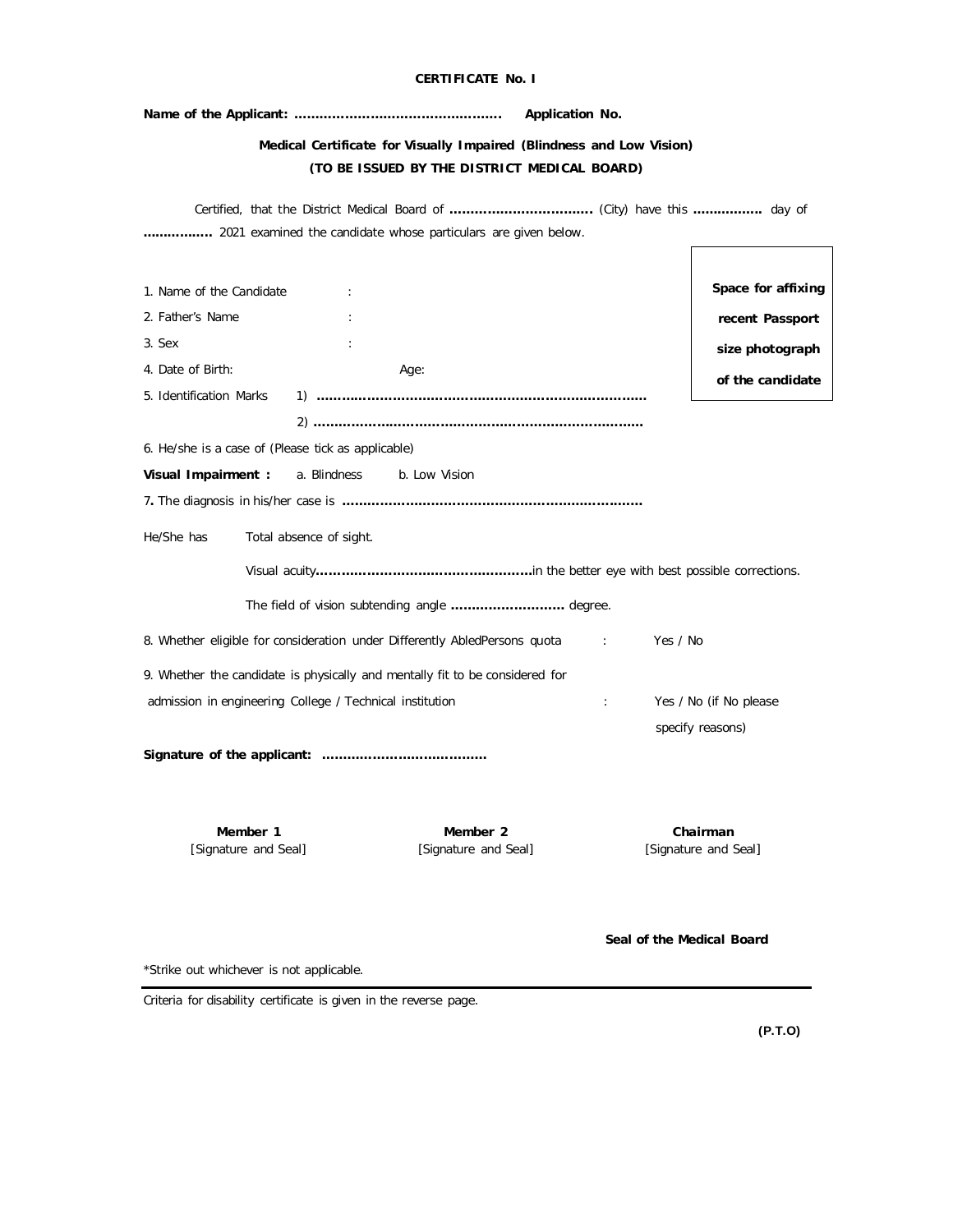## **Visual Impairment:**

**"Blindness"** means a condition where a person has any of the following conditions, after best correction—

(i) total absence of sight; or

(ii) visual acuity less than 3/60 or less than 10/200 (Snellen) in the better eye with best possible correction; or

(ii) the field of vision subtending an angle of less than 10 degree.

**"Low-vision"** means a condition where a person has any of the following conditions, namely:—

- (i) visual acuity not exceeding 6/18 or less than 20/60 up to 3/60 or up to 10/200 (Snellen) in the better eye with best possible corrections; or
- (ii) the field of vision subtending an angle of less than 40 degree up to 10 degree.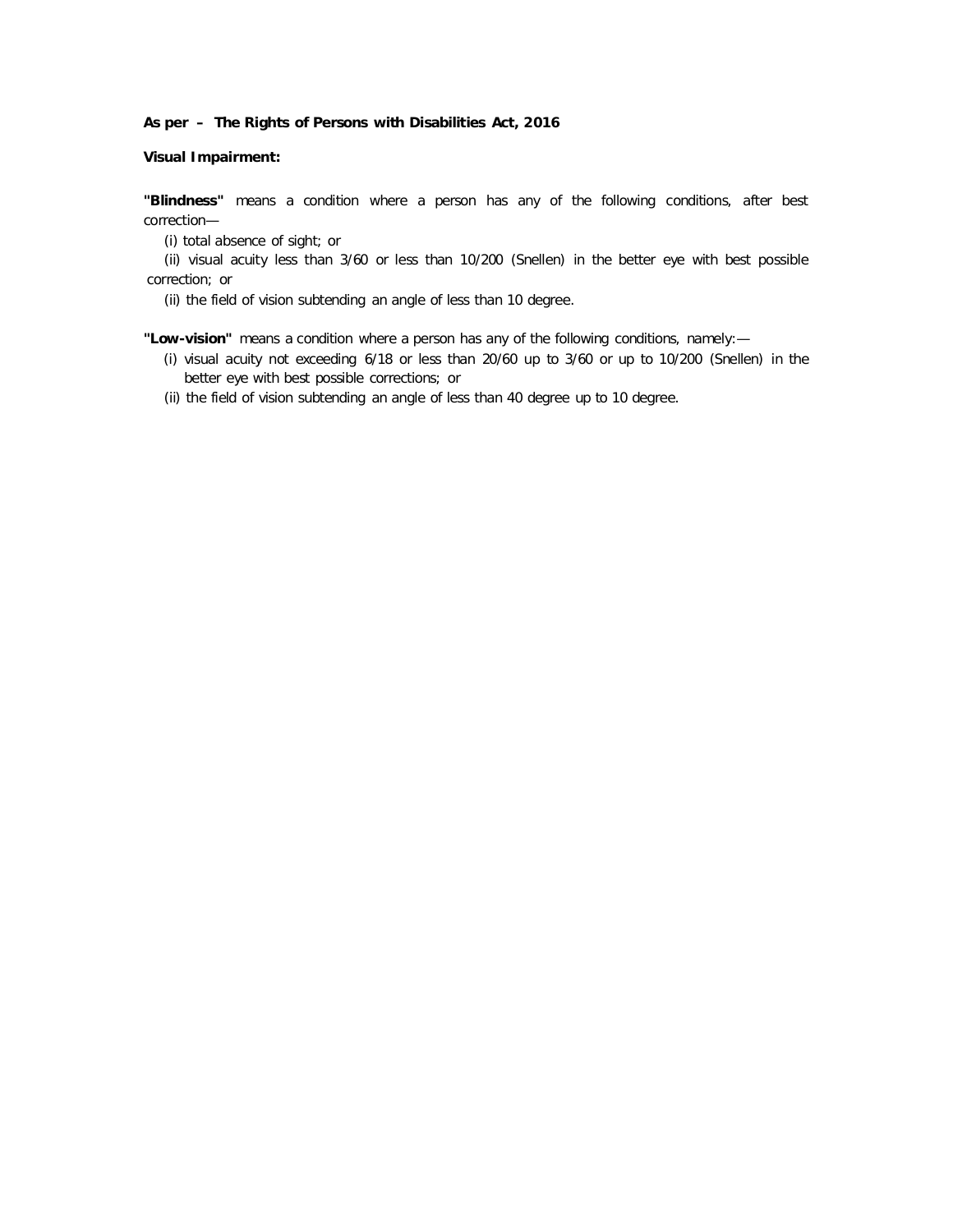|                                                                                                           | Medical Certificate for Hearing Impaired (Deaf and Hard Hearing) |   |          |          |                                                   |  |  |
|-----------------------------------------------------------------------------------------------------------|------------------------------------------------------------------|---|----------|----------|---------------------------------------------------|--|--|
|                                                                                                           | (TO BE ISSUED BY THE DISTRICT MEDICAL BOARD)                     |   |          |          |                                                   |  |  |
|                                                                                                           |                                                                  |   |          |          |                                                   |  |  |
|                                                                                                           | 2021 examined the candidate whose particulars are given below.   |   |          |          |                                                   |  |  |
| 1. Name of the Candidate                                                                                  | $\ddot{\cdot}$                                                   |   |          |          |                                                   |  |  |
| 2. Father's Name                                                                                          |                                                                  |   |          |          | Space for affixing recent                         |  |  |
| 3. Sex                                                                                                    |                                                                  |   |          |          | Passport size photograph<br>of the candidate duly |  |  |
| 4. Date of Birth:                                                                                         | Age:                                                             |   |          |          | attested by Chairm an                             |  |  |
| 5. Identification Marks                                                                                   |                                                                  |   |          |          | District Medical Board                            |  |  |
|                                                                                                           |                                                                  |   |          |          |                                                   |  |  |
| 6. He/she is a case of (Please tick as applicable)                                                        |                                                                  |   |          |          |                                                   |  |  |
| Hearing Impairment:                                                                                       | a. Deaf b. Hard of hearing                                       |   |          |          |                                                   |  |  |
|                                                                                                           |                                                                  |   |          |          |                                                   |  |  |
| He/She has hearing loss                                                                                   |                                                                  |   |          |          |                                                   |  |  |
| 8. a) Whether a suitable hearing aid to be used                                                           |                                                                  | ÷ |          | Yes / No |                                                   |  |  |
| b) Is the impairment non-progressive                                                                      | $\ddot{\phantom{a}}$                                             |   | Yes / No |          |                                                   |  |  |
| 9. Whether eligible for consideration under Differently Abled Persons quota<br>Yes / No<br>$\mathbb{R}^2$ |                                                                  |   |          |          |                                                   |  |  |
| 10. Whether the candidate is physically and mentallyfit to be considered                                  |                                                                  |   |          |          |                                                   |  |  |
| Yes / No (if no please<br>for admission in engineeringCollege / Technical institution<br>÷.               |                                                                  |   |          |          |                                                   |  |  |
| Specify reasons)                                                                                          |                                                                  |   |          |          |                                                   |  |  |
|                                                                                                           |                                                                  |   |          |          |                                                   |  |  |

**CERTIFICATE No. II**

**Member 1** [Signature and Seal]

**Member 2** [Signature and Seal]

**Chairman** [Signature and Seal]

**Seal of the Medical Board**

\*Strike out whichever is not applicable.

Criteria for disability certificate is given in the reverse page.

**(P.T.O)**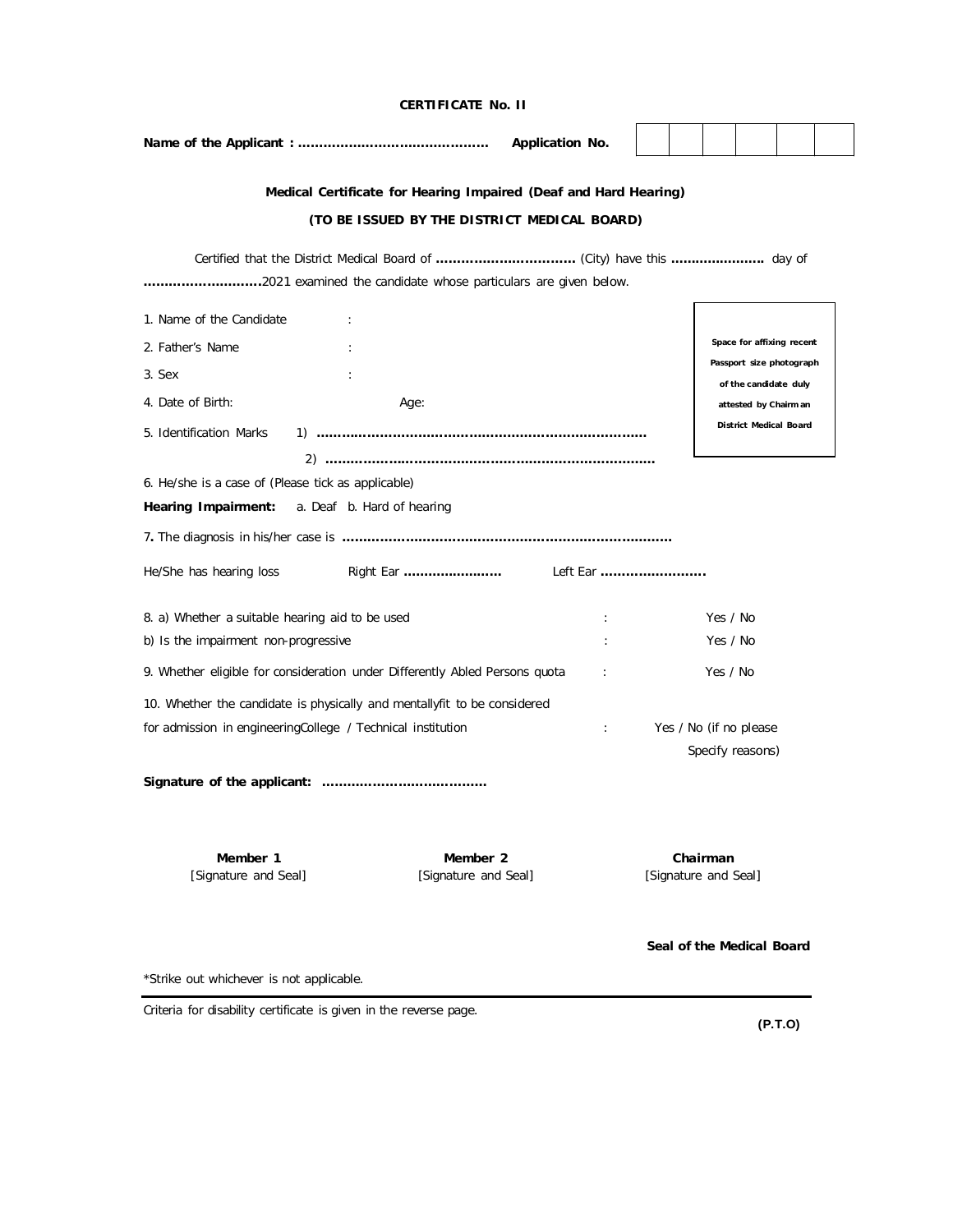## **Hearing Impairment:**

**"Deaf"** means persons having 70 DB hearing loss in speech frequencies in both ears.

**"Hard of hearing"** means person having 60 DB to 70 DB hearing loss in speech frequencies in both ears.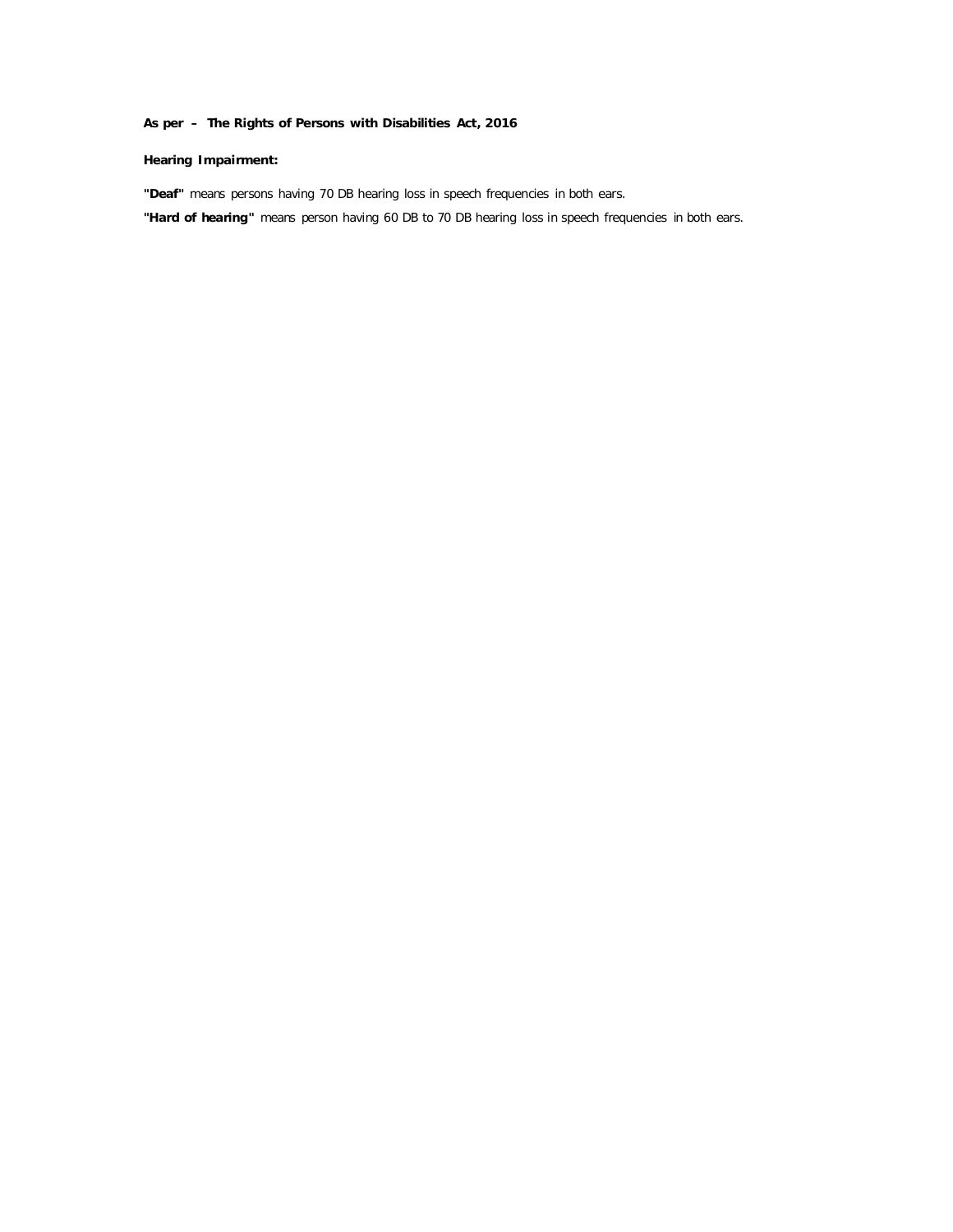|                                                                                                                                                         |                                                   |               | Application No.                                                                            |   |                                            |                             |                          |                           |         |  |  |
|---------------------------------------------------------------------------------------------------------------------------------------------------------|---------------------------------------------------|---------------|--------------------------------------------------------------------------------------------|---|--------------------------------------------|-----------------------------|--------------------------|---------------------------|---------|--|--|
| Medical Certificate for Locomotor disability including Cerebral palsy, Leprosy cured, Dwarfism,                                                         |                                                   |               | Acid attack victims and Muscular dystrophy<br>(TO BE ISSUED BY THE DISTRICT MEDICAL BOARD) |   |                                            |                             |                          |                           |         |  |  |
|                                                                                                                                                         |                                                   |               |                                                                                            |   |                                            |                             |                          |                           |         |  |  |
| 2021 examined the candidate whose particulars are given below.                                                                                          |                                                   |               |                                                                                            |   |                                            |                             |                          |                           |         |  |  |
| 1. Name of the Candidate                                                                                                                                |                                                   |               |                                                                                            |   |                                            |                             |                          | Space for affixing recent |         |  |  |
| 2. Father's Name                                                                                                                                        |                                                   |               |                                                                                            |   |                                            |                             | Passport size photograph |                           |         |  |  |
| 3. Sex                                                                                                                                                  |                                                   |               |                                                                                            |   |                                            |                             |                          | of the candidate duly     |         |  |  |
| 4. Date of Birth:                                                                                                                                       |                                                   | Age:          |                                                                                            |   |                                            |                             |                          | attested by Chairm an     |         |  |  |
| 5. Identification Marks                                                                                                                                 |                                                   |               |                                                                                            |   |                                            |                             |                          | District Medical Board    |         |  |  |
|                                                                                                                                                         |                                                   |               |                                                                                            |   |                                            |                             |                          |                           |         |  |  |
| 6. He/she is found to be categorized as persons with                                                                                                    |                                                   |               |                                                                                            |   |                                            |                             |                          |                           |         |  |  |
| Locomotor disability                                                                                                                                    | Cerebral palsy                                    | Leprosy cured | Dwarfism                                                                                   |   |                                            | Acid attack victims         |                          | Muscular dystrophy        |         |  |  |
| 7. Nature of Orthopaedic                                                                                                                                |                                                   |               |                                                                                            | ÷ |                                            |                             |                          |                           |         |  |  |
| 8. Extent of permanent disability in percentage                                                                                                         |                                                   |               |                                                                                            |   |                                            |                             |                          |                           |         |  |  |
| 9. Whether the candidate fulfils the following Standards<br>and may be considered for admission in Engineering College/<br><b>Technical Institution</b> |                                                   |               |                                                                                            |   |                                            |                             |                          |                           |         |  |  |
| (a) Normal Blood Pressure<br>Yes / No                                                                                                                   |                                                   |               |                                                                                            |   |                                            |                             |                          |                           |         |  |  |
| (b) Mentally Normal                                                                                                                                     |                                                   |               |                                                                                            |   | Yes / No                                   |                             |                          |                           |         |  |  |
| (c) Independent in ambulation with or without<br>calipers but without any support                                                                       |                                                   |               |                                                                                            |   |                                            | Yes / No                    |                          |                           |         |  |  |
| (d) Good standing balance with or without calipers                                                                                                      |                                                   |               |                                                                                            |   |                                            |                             |                          |                           |         |  |  |
| but without any support                                                                                                                                 |                                                   |               |                                                                                            |   |                                            | Yes / No                    |                          |                           |         |  |  |
| (e) Hand function within normal limits without any aid<br>(f) Good control over bowel and bladder                                                       |                                                   |               |                                                                                            |   |                                            | Yes / No<br>Good / Not good |                          |                           |         |  |  |
|                                                                                                                                                         | (q) Is the disability non-progressive<br>Yes / No |               |                                                                                            |   |                                            |                             |                          |                           |         |  |  |
| 10. Whether eligible for consideration under Differently Abled Persons Quota<br>Yes / No                                                                |                                                   |               |                                                                                            |   |                                            |                             |                          |                           |         |  |  |
| 11. Whether the candidate is physically and mentally                                                                                                    |                                                   |               |                                                                                            |   |                                            |                             |                          |                           |         |  |  |
| fit to be considered for admission in Engineering<br>College / Technical Institution                                                                    |                                                   |               |                                                                                            |   | Yes / No (If no please<br>specify reasons) |                             |                          |                           |         |  |  |
|                                                                                                                                                         |                                                   |               |                                                                                            |   |                                            |                             |                          |                           |         |  |  |
| Member 1<br>Member 2<br>Chairman<br>[Signature and Seal]<br>[Signature and Seal]<br>[Signature and Seal]                                                |                                                   |               |                                                                                            |   |                                            |                             |                          |                           |         |  |  |
| *Strike out whichever is not applicable.                                                                                                                |                                                   |               |                                                                                            |   |                                            |                             |                          | Seal of the Medical Board |         |  |  |
| Criteria for disability certificate is given in the reverse page.                                                                                       |                                                   |               |                                                                                            |   |                                            |                             |                          |                           |         |  |  |
|                                                                                                                                                         |                                                   |               |                                                                                            |   |                                            |                             |                          |                           | (P.T.O) |  |  |

**CERTIFICATE No. III**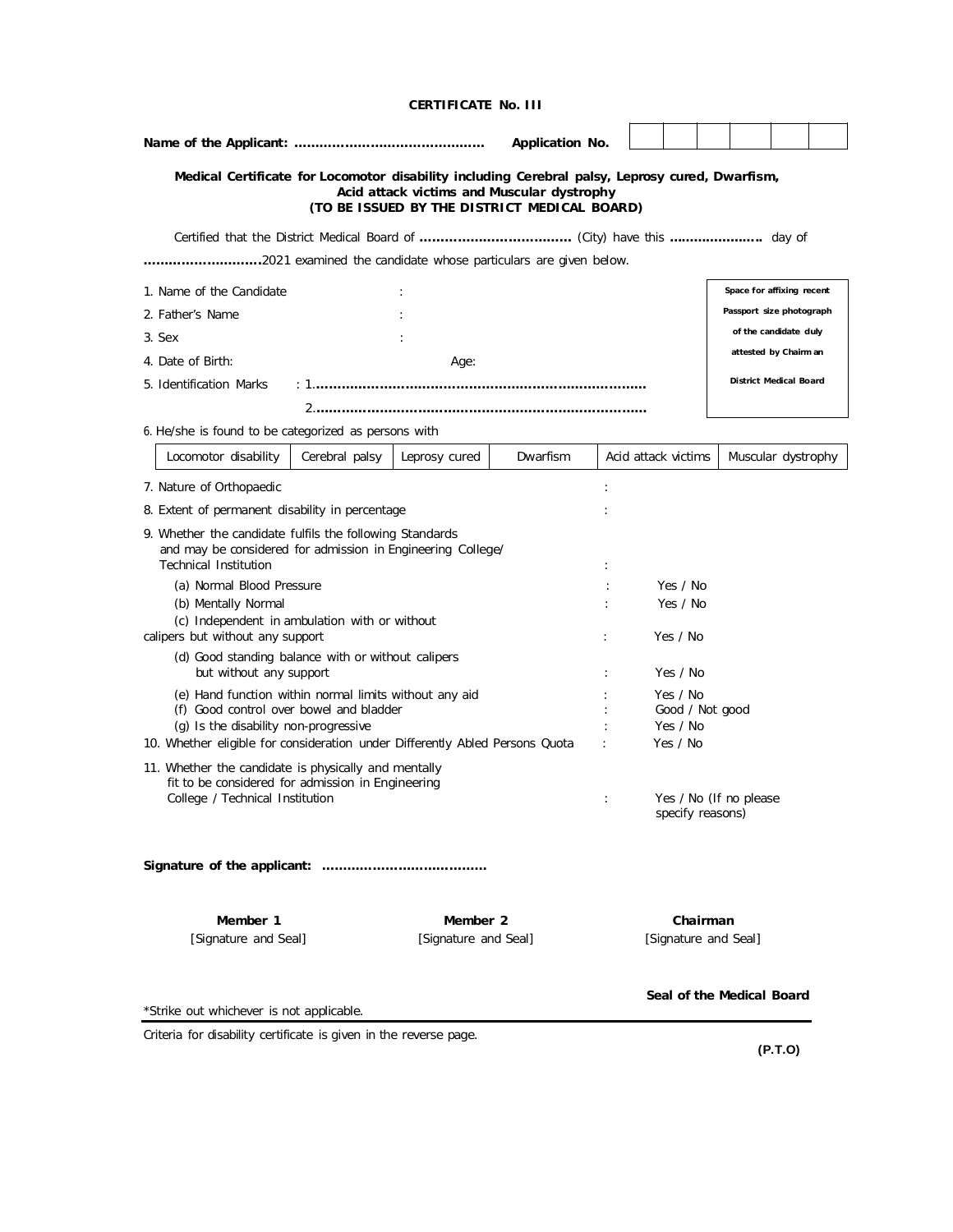**Locomotor disability** (a person's inability to execute distinctive activities associated with movement of self and objects resulting from affliction of musculoskeletal or nervous system or both).

(i) Independent in ambulance with **or** without calipers but without walking aids.(ii) Good Standing Balance without calipers but without any support. (iii) Hand Function with normal limit without any aid. (iv)Good control over bladder & bowel. (v) Disease must be non progressive.

**"Leprosy cured person"** means a person who has been cured of leprosy but is suffering from—

- (i) loss of sensation in hands or feet as well as loss of sensation and paresis in the eye and eye-lid but with no manifest deformity;
- (ii) manifest deformity and paresis but having sufficient mobility in their hands and feet to enable them to engage in normal economic activity;
- (iii) extreme physical deformity as well as advanced age which prevents him/her from undertaking any gainful occupation, and the expression "leprosy cured" shall be construed accordingly;

**"Cerebral palsy"** means a Group of non-progressive neurological condition affecting body movements and muscle coordination, caused by damage to one or more specific areas of the brain, usually occurring before, during or shortly after birth;

**"Dwarfism"** means a medical or genetic condition resulting in an adult height of 4 feet 10 inches (147 centimeters) or less;

**"Muscular dystrophy"** means a group of hereditary genetic muscle disease that weakens the muscles that move the human body and persons with multiple dystrophy have incorrect and missing information in their genes, which prevents them from making the proteins they need for healthy muscles. It is characterised by progressive skeletal muscle weakness, defects in muscle proteins, and the death of muscle cells and tissue;

**"Acid attack victims"** means a person disfigured due to violent assaults by throwing of acid or similarcorrosive substance.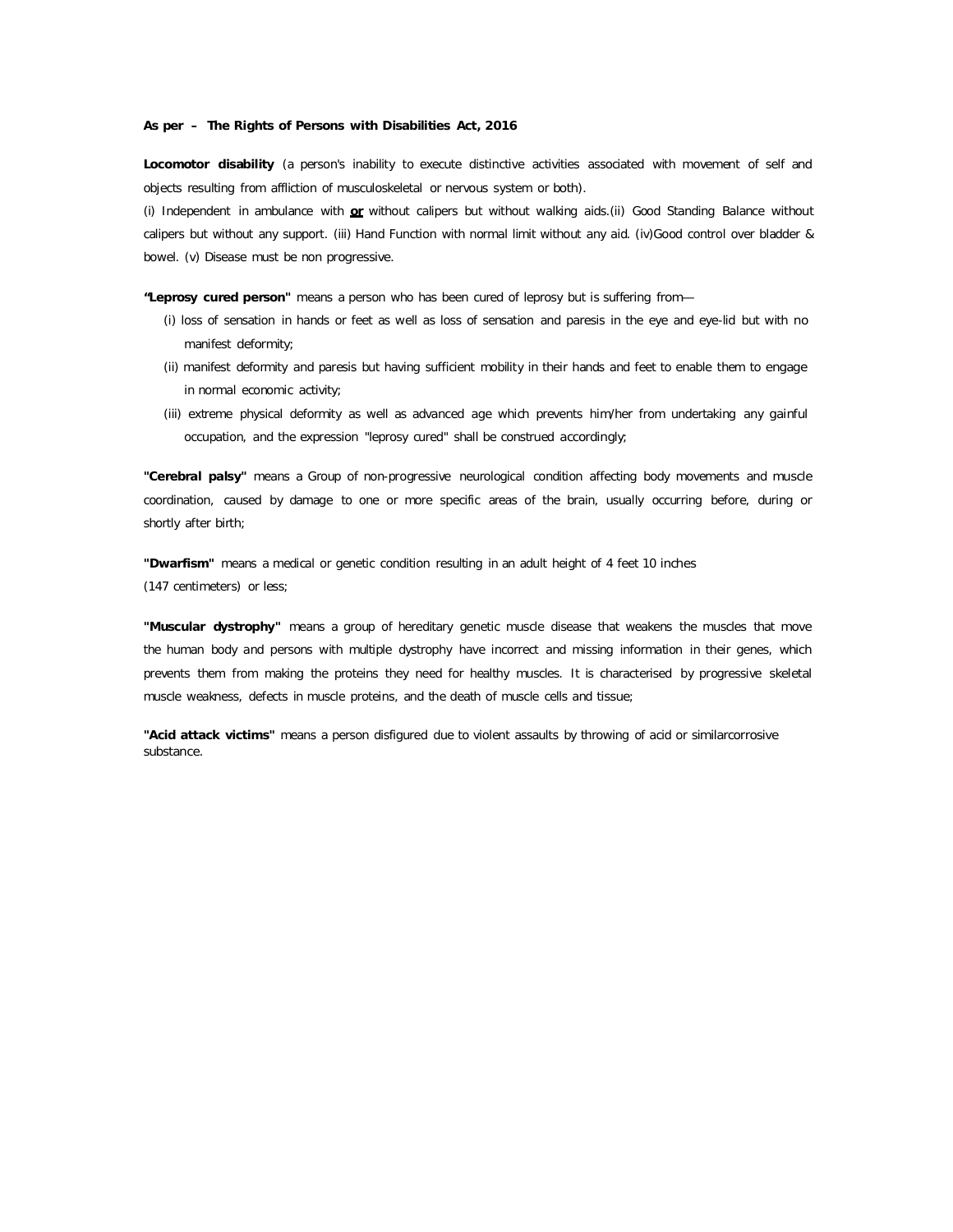|                                                                                                                                                                  |                                                          | <b>Medical Certificate</b><br>(Autism / Intellectual disability / Specific learning disability / Mental illness)<br>((TO BE ISSUED BY THE DISTRICT MEDICAL BOARD)                                  |                  |          |                           |                                                                                                                                               |  |
|------------------------------------------------------------------------------------------------------------------------------------------------------------------|----------------------------------------------------------|----------------------------------------------------------------------------------------------------------------------------------------------------------------------------------------------------|------------------|----------|---------------------------|-----------------------------------------------------------------------------------------------------------------------------------------------|--|
|                                                                                                                                                                  |                                                          |                                                                                                                                                                                                    |                  |          |                           |                                                                                                                                               |  |
| 1. Name of the candidate:<br>2. Father's Name:<br>3. Sex:<br>4. Date of Birth:<br>5. Identification marks:<br>6. He/she is a case of (Please tick as applicable) | Age:                                                     |                                                                                                                                                                                                    |                  |          |                           | Space for affixing<br>recent Passport size<br>photograph of the<br>candidate duly<br>attested by<br>Chairman District<br><b>Medical Board</b> |  |
| Autism                                                                                                                                                           | Intellectual disability                                  | Specific learning disability                                                                                                                                                                       |                  |          | Mental illness            |                                                                                                                                               |  |
| 10. Whether the candidate is physically and mentally fit to be considered for                                                                                    | admission in Engineering College / Technical Institution | 8. This condition is progressive / not progressive / likely to improve / not likely to improve*.<br>9. Whether the candidate is eligible for consideration under Differently Abled Persons quota : | specify reasons) | Yes / No | : Yes / No (if No please  |                                                                                                                                               |  |
| Member 1<br>[Signature and Seal]                                                                                                                                 |                                                          | Member 2<br>[Signature and Seal]                                                                                                                                                                   |                  | Chairman | [Signature and Seal]      |                                                                                                                                               |  |
| *Strike out whichever is not applicable.                                                                                                                         |                                                          |                                                                                                                                                                                                    |                  |          | Seal of the Medical Board |                                                                                                                                               |  |
| Criteria for disability certificate is given in the reverse page.                                                                                                |                                                          |                                                                                                                                                                                                    |                  |          |                           |                                                                                                                                               |  |
|                                                                                                                                                                  |                                                          |                                                                                                                                                                                                    |                  |          |                           | (P.T.O)                                                                                                                                       |  |

**CERTIFICATE No. IV**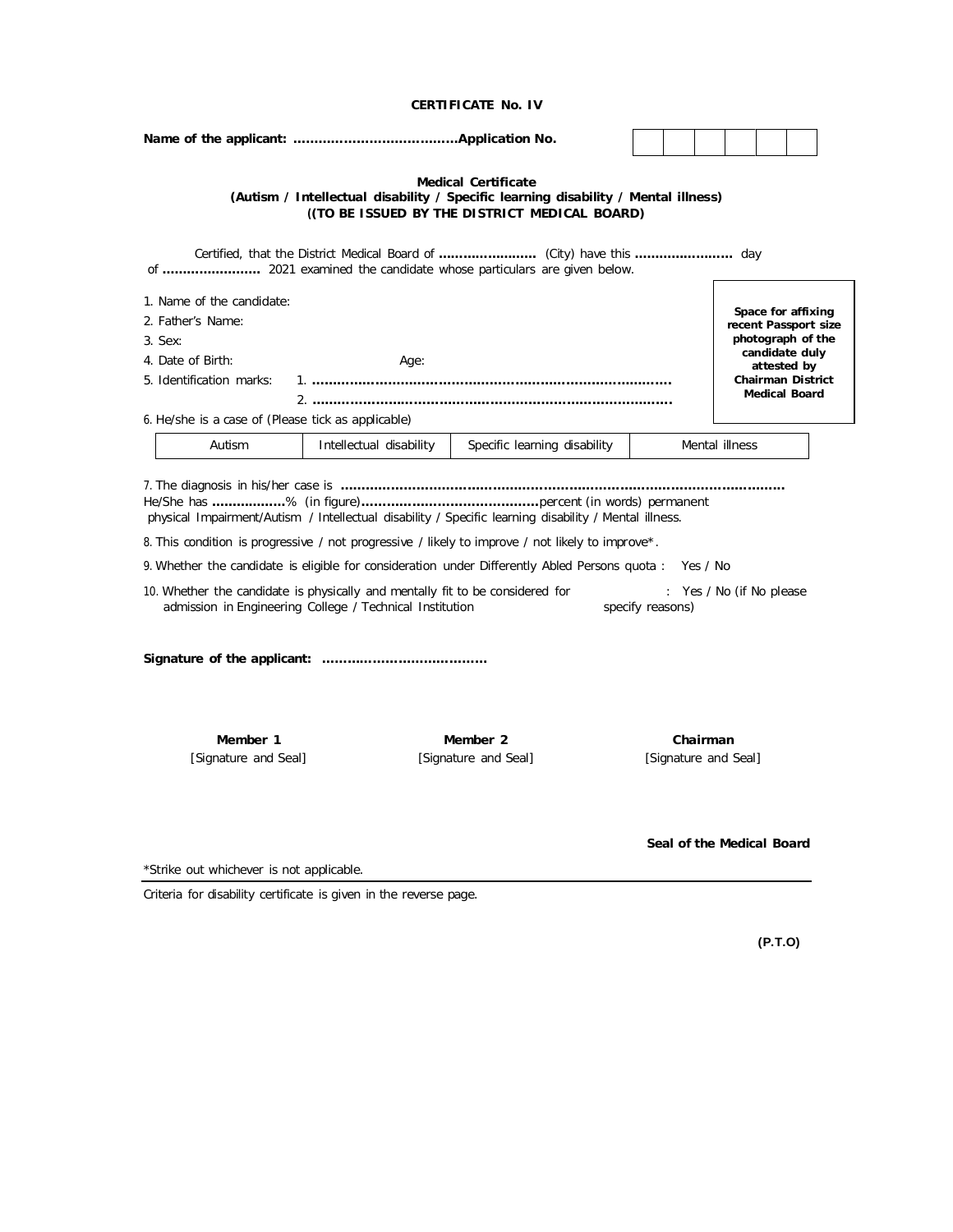**"Speech and language disability"** means a permanent disability arising out of conditions such as laryngectomy or aphasia affecting one or more components of speech and language due to organic or neurological causes.

**Intellectual disability,** a condition characterized by significant limitation both in intellectual functioning (reasoning, learning, problem solving) and in adaptive behaviour which covers a range of every day, social and practical skills, including—

- (i) **"specific learning disabilities"** means a heterogeneous group of conditions wherein there is a deficit in processing language, spoken or written, that may manifest itself as a difficulty to comprehend, speak, read, write, spell, or to do mathematical calculations and includes such conditions as perceptual disabilities, dyslexia, dysgraphia, dyscalculia, dyspraxia and developmental aphasia;
- (ii) **"autism spectrum disorder"** means a neuro-developmental condition typically appearing in the first three years of life that significantly affects a person's ability to communicate, understand relationships and relate to others, and is frequently associated with unusual or stereotypical rituals or behaviours.

**Mental behaviour**— **"mental illness"** means a substantial disorder of thinking, mood, perception, orientation or memory that grossly impairs judgment, behaviour, capacity to recognize reality or ability to meet the ordinary demands of life, but does not include retardation which is a condition of arrested or incomplete development of mind of a person, specially characterized by sub normality of intelligence.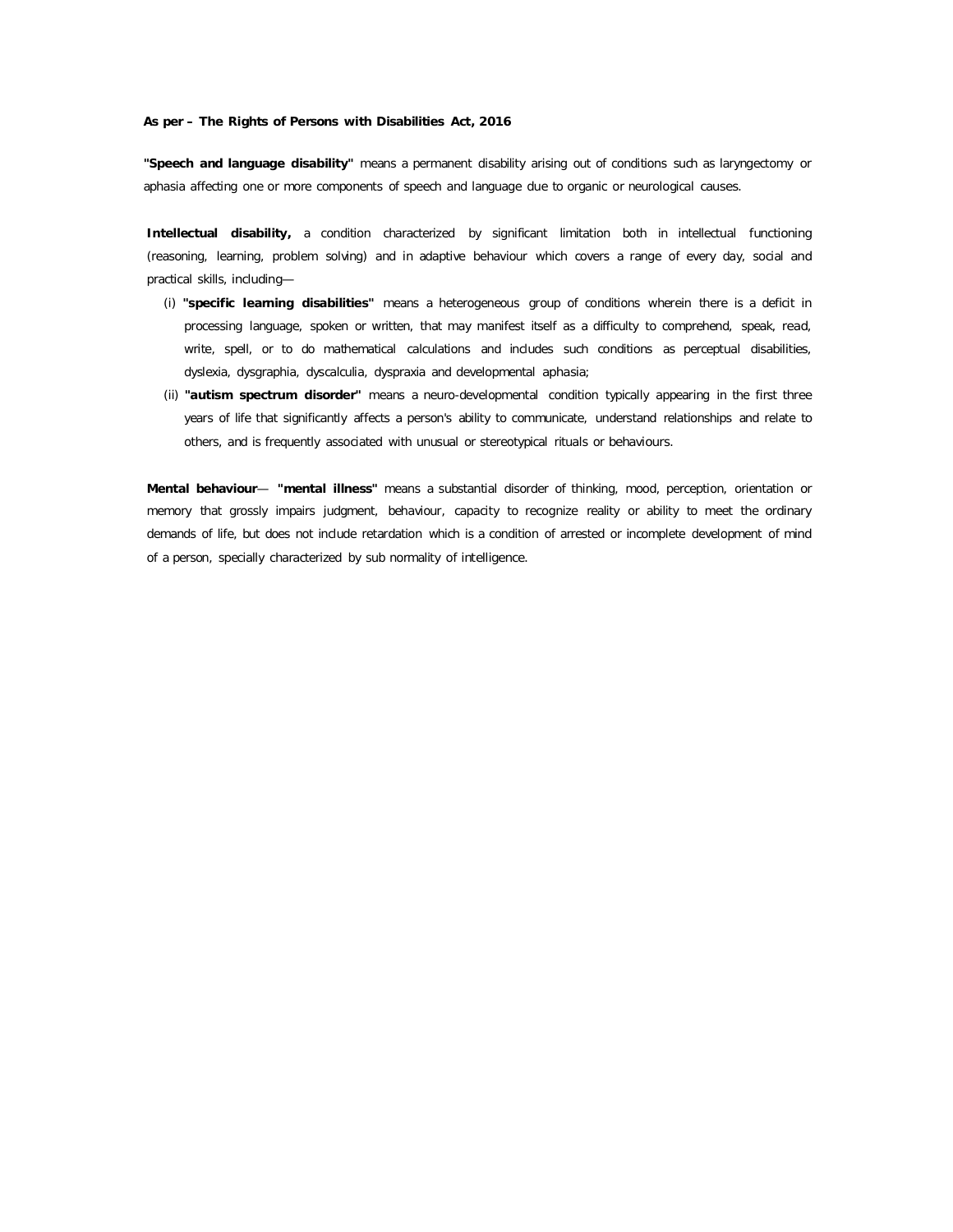## **CERTIFICATE No. V**

|                                                                 |                                                                                                                                                                                                                                       |                                              | <b>Application No.</b> |  |                                                                       |  |  |
|-----------------------------------------------------------------|---------------------------------------------------------------------------------------------------------------------------------------------------------------------------------------------------------------------------------------|----------------------------------------------|------------------------|--|-----------------------------------------------------------------------|--|--|
|                                                                 | Medical Certificate for Multiple Disability (TO BE ISSUED BY THE DISTRICT MEDICAL BOARD)                                                                                                                                              |                                              |                        |  |                                                                       |  |  |
|                                                                 |                                                                                                                                                                                                                                       |                                              |                        |  | day                                                                   |  |  |
| Space for affixing                                              |                                                                                                                                                                                                                                       |                                              |                        |  |                                                                       |  |  |
| recent Passport<br>1. Name of the candidate:<br>size photograph |                                                                                                                                                                                                                                       |                                              |                        |  |                                                                       |  |  |
| of the candidate<br>2. Father's Name:<br>duly attested by       |                                                                                                                                                                                                                                       |                                              |                        |  |                                                                       |  |  |
|                                                                 | <b>Chairman District</b><br>3. Sex:                                                                                                                                                                                                   |                                              |                        |  |                                                                       |  |  |
|                                                                 | <b>Medical Board</b><br>4. Date of Birth:<br>Age:                                                                                                                                                                                     |                                              |                        |  |                                                                       |  |  |
|                                                                 | 5. Identification marks:                                                                                                                                                                                                              |                                              |                        |  |                                                                       |  |  |
|                                                                 |                                                                                                                                                                                                                                       |                                              |                        |  |                                                                       |  |  |
|                                                                 | 6. He/she is a Case of <b>Multiple Disability</b> . His/her extent of permanent physical impairment/disability has been<br>evaluated for the disabilities ticked below, and shown against the relevant disability in the table below. |                                              |                        |  |                                                                       |  |  |
| SI.<br>No.                                                      | <b>Disability</b>                                                                                                                                                                                                                     | <b>Affected Part of</b><br><b>Body</b>       | <b>Diagnosis</b>       |  | <b>Permanent Physical</b><br>Impairment / Mental<br>Disability (in %) |  |  |
| 1.                                                              | Locomotor Disability                                                                                                                                                                                                                  | Left/Right/both arms<br>Left/Right/both legs |                        |  |                                                                       |  |  |
| 2.                                                              | Low Vision                                                                                                                                                                                                                            | Single eye / both eyes                       |                        |  |                                                                       |  |  |
| 3.                                                              | <b>Blindness</b>                                                                                                                                                                                                                      | Both eyes                                    |                        |  |                                                                       |  |  |
| 4.                                                              | Hearing Impaired                                                                                                                                                                                                                      | Left/Right/both ears                         |                        |  |                                                                       |  |  |

7. Extent of overall permanent physical impairment in percentage **…………** % (in words **………………………**%). 8. This condition is progressive / non-progressive / likely to improve / not likely to improve\*.

| 9. Whether the candidate is eligible for consideration under Differently Abled Persons quota | Yes / No |
|----------------------------------------------------------------------------------------------|----------|
| 10. Whether the candidate is physically and mentally fit to be considered for admission      | Yes / No |

| in Engineering College / Technical Institution | (if No please)   |
|------------------------------------------------|------------------|
|                                                | specify reasons) |

**Signature of the applicant: …………………………………**

**Member 1** [Signature and Seal]

5. Mental Retardation 6. Mental Illness

7. Other Specified Disabilities

**Member 2** [Signature and Seal]

**Chairman** [Signature and Seal]

**Seal of the Medical Board**

\*Strike out whichever is not applicable.

Criteria for disability certificate is given in the reverse page.